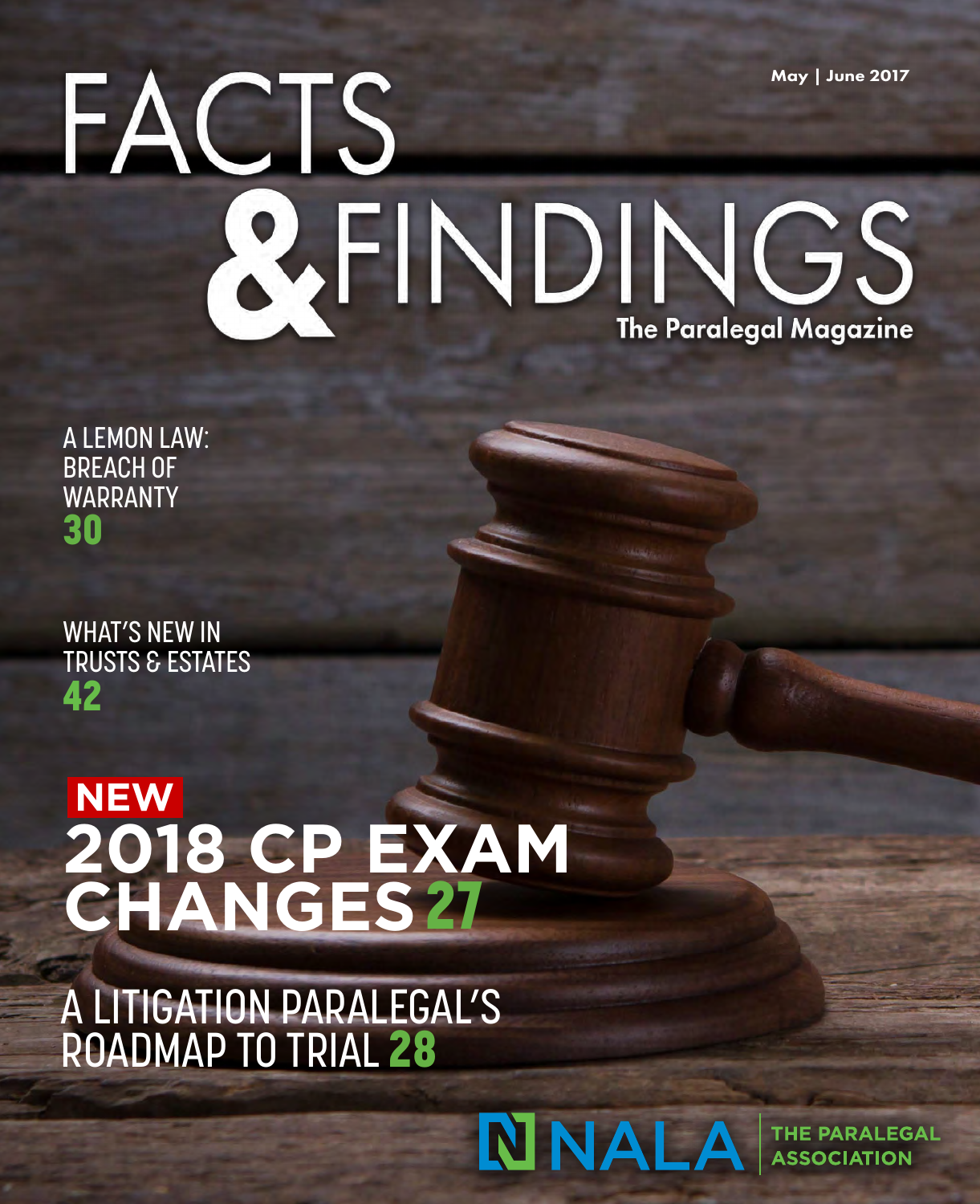in the vaccine program. Over that 27-year time period, 15,312 petitions have been adjudicated, with 5,143 of those determined to be compensable, while 10,169 were dismissed. Total compensation paid over the life of the program is approximately \$3.5 billion dollars.

Some of the most common vaccinerelated injuries reported are Guillain-Barre Syndrome (GBS) and various types of shoulder injuries related to vaccine administration, or "SIRVA." Other reactions from a vaccine, such as seizures, encephalopathy, or transverse myelitis, are typically referred to a local personal injury or medical malpractice attorney to file within the client's respective state court. However, vaccine "injuries" *must* be brought to the Vaccine Court, located in Washington, D.C.

Currently, there are fifteen vaccines<sup>3</sup> covered under this program. It is imperative, when initially evaluating a potential vaccine injury claim, to identify the type of vaccine that caused the alleged injury. Time could be of the essence and, in order to preserve the injured party's rights within the program, you must determine the *»*

 $\sum$  ou receive a call from a potential  $\mathbf \mathbf 1$  new client who states they have been injured by a vaccine. The potential client claims they received a flu shot almost three years ago and now they can no longer walk, can no longer work. The potential client is struggling to survive on disability and is on the verge of losing their home that has been in the family for nearly three generations. What do you do?

> Because there is very little publicity about the vaccine injury program, it is very easy to potentially miss the statutory deadline for filing a claim. A petition for compensation must be filed within three years of the first symptom of the injury after vaccine administration, within two years of the death, or within four years after the first symptom of the vaccine-related injury from which the death resulted.



After a series of lawsuits against vaccine manufacturers threatened to create vaccine shortages, *The National Childhood Vaccine Injury Act1 (NCVIA) of 1986* (42 U.S.C. §§ 300aa-1 to -34) acknowledged that vaccine injuries and deaths are in fact very real and that the vaccine injured and their families should be financially supported. The National Vaccine Injury Compensation Program2 (NVICP) was created to ensure vaccine supply, the stabilization of vaccine costs, and to establish a no-fault compensation alternative for those injured by vaccines.

NVICP is funded not by vaccine manufacturers, which are immune from liability under the *Vaccine Act*, but rather by a \$.75 per antigen excise tax on vaccines. So, for example, the excise tax for the MMR vaccine (measles, mumps and rubella) would be \$2.25. Twentyseven years after this program was created, many of us, including lawyers and even physicians, have no idea such a program exists.

According to the most recent data released by the Health Resources and Services Administration (HRSA) in January 1, 2017, since 1988, more than 17,732 petitions have been filed

# VACCINE COURT

*Written by Kimberly A. Grabbe, ACP, FRP*

exact date the alleged vaccine was administered and, to the best of the injured party's knowledge, when they started to notice any unusual symptoms.

So now that you have determined you may have a potential vaccine injury claim, exactly who can file a claim? To be eligible to file claim for compensation:

- **•** The injured party must receive a vaccine covered by the NVICP and believe they were injured by this vaccine where symptoms have lasted for more than six months or resulted in a surgical intervention while inpatient hospitalized.
- **•** The party alleging the injury is a parent or legal guardian of a child or disabled adult who received a vaccine covered by the program and believes that the person was injured by this vaccine where symptoms have lasted for more than six months or resulted in a surgical intervention while inpatient hospitalized.
- **•** The party is the legal representative of the estate of a deceased person who received a vaccine covered by the program and believes that the person's death resulted from the vaccine injury.

#### PROFESSIONAL DEVELOPMENT

Vaccine claims are heard before "Special Masters" in the U.S. Court of Federal Claims in Washington, D.C. The respondent is the U.S. Department of Health and Human Services (HHS), which is represented by the Department of Justice. It is a court of nationwide jurisdiction and covers U.S. territories. It is not necessary to be a United States citizen to be eligible for compensation. Most cases take two to three years to complete. The U.S. Court of Federal Claims decides who will be compensated.

Attorneys filing on behalf of the injured party must obtain admission to the Court of Federal Claims Bar. A petition filed by an attorney who has not yet been admitted to the court's bar will be processed as if it is filed *pro se*. Although attorney's fees and costs generally

are recoverable under the *Vaccine Act*, the cost of obtaining the Court of Federal Claims Bar membership is not compensable as part of attorney's fees and costs. By statute, attorneys may not charge any other fee, including a contingency fee, for his or her services in representing a petitioner in the vaccine program.

A notable recovery in the program involved a catastrophically injured child who received five vaccines during a two-month-old well baby visit. Within twenty-four hours, the child developed a fever and sustained repeated seizures, suffered a cardiac arrest, multi-organ dysfunction and developed permanent, severe brain damage, and continued seizures. The \$61 million payout over the child's expected lifetime will help pay for all medical care, attendant care, home modifications, a wheelchair-accessible van, and residential care with attendants and skilled nursing care, once the child's parents can no longer care for the child at home.

Being awarded compensation does not necessarily mean that the vaccine caused the alleged injury. The majority of all compensation awarded by the vaccine program comes as a result of a negotiated settlement between the parties in which HHS has not concluded, based upon review of the evidence, that the specified vaccine(s) caused the alleged injury. Genetic and environmental factors are thought to contribute to most vaccine reactions, and defective vaccines are not thought to play a role. If the parties cannot settle, one or more evidentiary hearings could

be scheduled.

At the close of the claim, attorneys are eligible for reasonable attorney's fees and costs for litigation, whether or not the injured party is awarded compensation by the Court, but only if certain minimal requirements are met and filed in good faith. The attorney will submit their actual billable time and costs for litigation to the Court for review and consideration.

Vaccine injury cases each come with their own sad story. When speaking with parents who have lost a child, it takes strength, empathy, and a special type of finesse. Most are in complete disbelief such an injury could even occur because they felt as though they were doing the right thing. It is just as difficult dealing with an adult whose life has changed forever. Helping the injured and their families obtain compensation through the NVICP is extremely rewarding and very interesting work. No case is ever the same. Science is ever-evolving, as is the law.

*Kimberly A. Grabbe, ACP, FRP, is the senior paralegal within the vaccine department at Maglio Christopher & Toale P.A., Sarasota, FL. She is a member of the Paralegal Association of Florida Suncoast Chapter, editor of the chapter's newsletter, and editorial cochair for the Paralegal Association of Florida, Inc., newsletter. Miss Grabbe is also a member of the State College of Florida Paralegal/Legal Assisting Program Advisory Committee. Prior to joining the firm, she spent ten years working for the Sarasota Sheriff 's office, primarily in public safety communications (911 dispatch) as a supervisor, emergency medical dispatch quality assurance officer, and training officer.*

1 http://www.nvic.org/injury-compensation/ origihanlaw.aspx

2 https://www.hrsa.gov/vaccinecompensation/

3 https://www.hrsa.gov/vaccinecompensation/ coveredvaccines/index.html